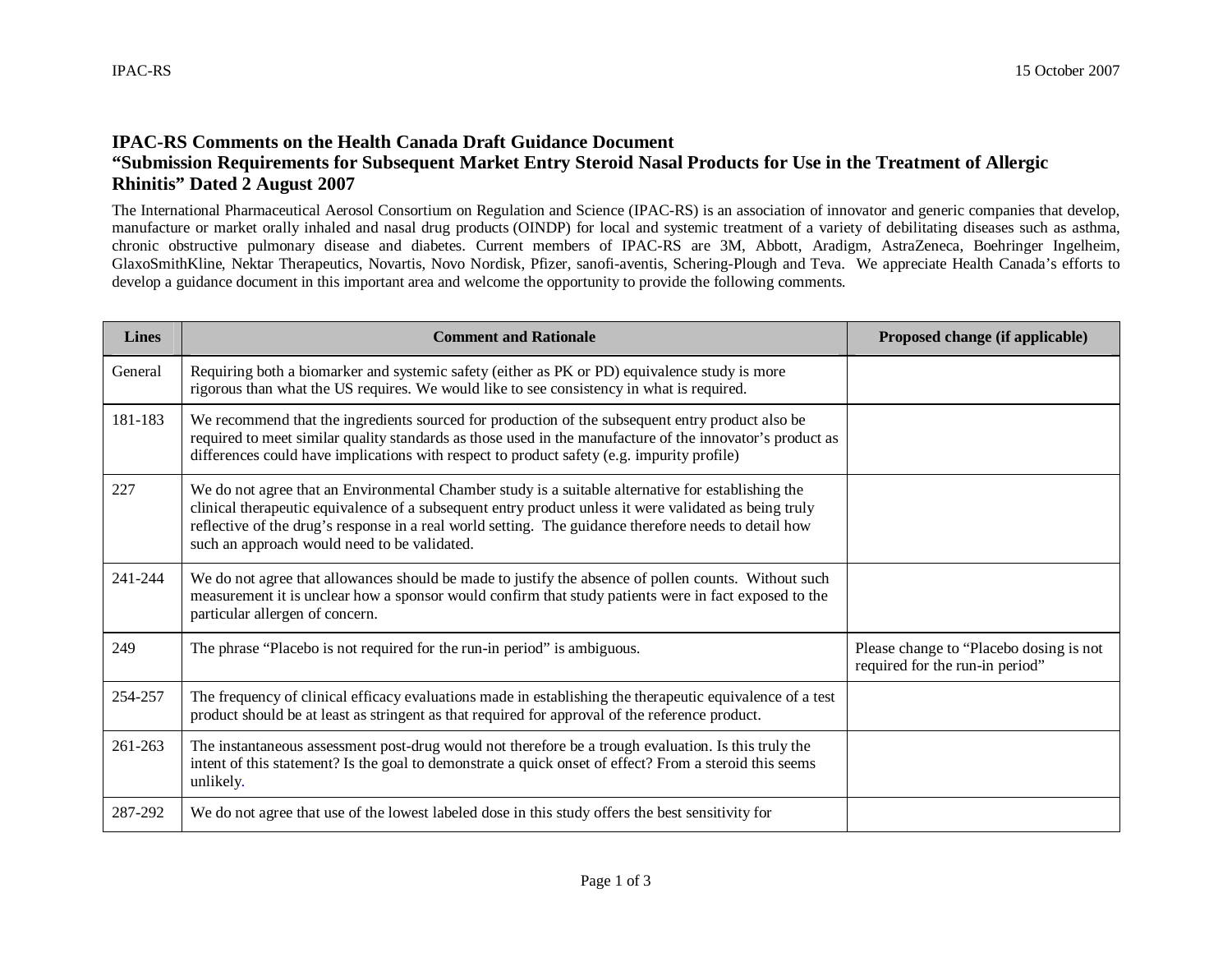|         | establishing therapeutic equivalence. It is important to distinguish between statistically significant<br>differences and clinically relevant differences. A study conducted with the lowest labeled dose that<br>could not achieve a clinically relevant difference from placebo could demonstrate statistical<br>equivalence between Test and Reference. It is therefore recommended that the study be conducted with<br>the approved adult starting dose of the reference product.                                                                                                                                                                                                                                                                                                                                                                                                                                                    |                                                                          |
|---------|------------------------------------------------------------------------------------------------------------------------------------------------------------------------------------------------------------------------------------------------------------------------------------------------------------------------------------------------------------------------------------------------------------------------------------------------------------------------------------------------------------------------------------------------------------------------------------------------------------------------------------------------------------------------------------------------------------------------------------------------------------------------------------------------------------------------------------------------------------------------------------------------------------------------------------------|--------------------------------------------------------------------------|
| 303-304 | Regarding safety assessments, detailed physical nasal examinations should be required for all studies.                                                                                                                                                                                                                                                                                                                                                                                                                                                                                                                                                                                                                                                                                                                                                                                                                                   |                                                                          |
| 311     | What happens/does it mean if the test is numerically worse than reference but not statistically different?<br>Why should this be an issue? Also, this is a little strict, given a non-inferiority design is not required to<br>assess onset. Where is room for random variability? Especially given maximal effect in these drugs<br>can take a week? Please clarify in the guidance.                                                                                                                                                                                                                                                                                                                                                                                                                                                                                                                                                    |                                                                          |
| 319     | The draft document mentions "baseline of at least one unit is considered clinically meaningful."<br>"At least a 1-point difference" in change from baseline between actives and placebo in TNSS may be<br>viewed as a strong effect. In addition, this appears to be inconsistent with the justifiable meaningful<br>differences of 0.20 in individual symptoms such as congestion.                                                                                                                                                                                                                                                                                                                                                                                                                                                                                                                                                      | Please change to "baseline of at least<br>0.8 is clinically meaningful." |
| 330     | The phrase "Test values can be better but not worse than those of the reference product." is unclear.<br>Please clarify if this should be "numerically worse" or "statistically". Note this does not allow for small<br>differences in the 'wrong' direction – which can happen even in a non-inferiority study.                                                                                                                                                                                                                                                                                                                                                                                                                                                                                                                                                                                                                         |                                                                          |
| 333     | The phrase "90% confidence interval (C.I.) of the T/R ratio mean change of the TNSS from baseline"<br>is unclear. Shouldn't the ratio be adjusted for placebo similar to the asthma guidelines?                                                                                                                                                                                                                                                                                                                                                                                                                                                                                                                                                                                                                                                                                                                                          |                                                                          |
| 334     | The draft document mentions "on log transformed data"<br>What is the need for doing a log-transform on TNSS data?                                                                                                                                                                                                                                                                                                                                                                                                                                                                                                                                                                                                                                                                                                                                                                                                                        |                                                                          |
| 336-337 | Demonstration of clinical therapeutic equivalence in both a SAR and PAR population should be<br>required for approval. It is unclear how therapeutic equivalence for treatment of PAR can be assumed<br>when this has only been demonstrated in a SAR population? If this approach were justified, it does not<br>explain why an innovator of a first entry new drug must study this in both populations to demonstrate<br>the product's efficacy. Additionally, to merely assess the safety of a drug on the basis of a short term<br>clinical study of 2-3 weeks duration in patients with SAR is questionable given chronic use of<br>intranasal corticosteroids for the treatment of PAR can occur over several months. It is therefore<br>recommended that sponsors of subsequent entry products also be required to run long-term safety<br>studies in PAR subjects for drug approval if the innovator's label includes both uses. |                                                                          |
| 363-365 | The PK and PD studies described in the draft guidance have very different objectives and are not<br>interchangeable. We do not agree that a 6-week HPA axis study in adults would substitute for PK<br>measures. It is also not clear what the threshold would be for determining whether PK studies are                                                                                                                                                                                                                                                                                                                                                                                                                                                                                                                                                                                                                                 |                                                                          |